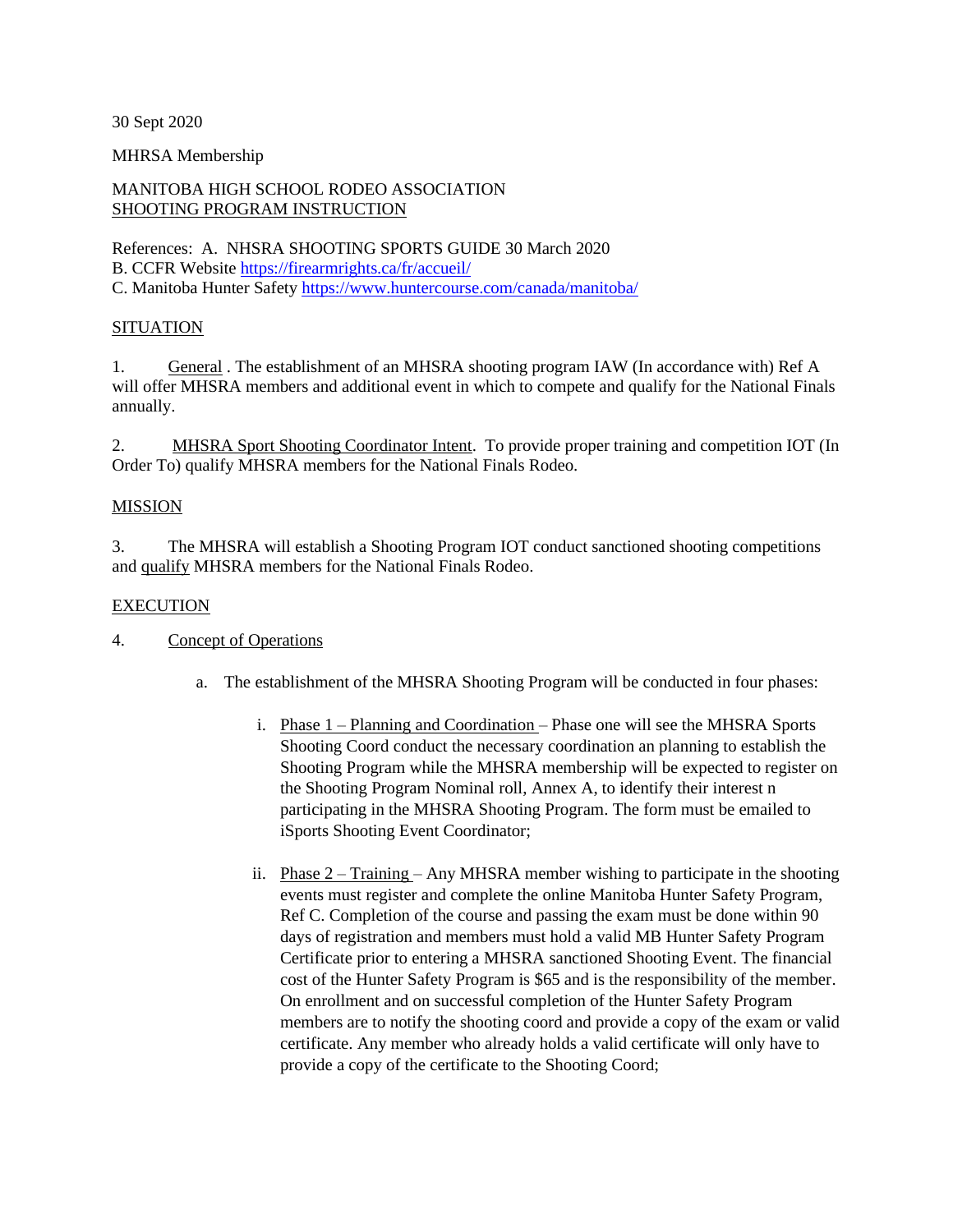- iii. Phase 3 Range Practice In this phase a series of range practices will be conducted in the fall of 2020 to teach MHSRA members weapons handling, safety and the conduct of a NHSRA format live fire range. Members will be allowed to participate who have enrolled in the Hunter Safety Program; however it is not mandatory to have completed the program and passed the exam IOT participate in the range practice. The first range practice will be conducted NLT (No Later Than) the weekend of 17 Oct 2020 and additional practices will take place thereafter. A detailed range instruction will be issued to members prior to the range practice; and
- iv. Phase 4 Conduct a Sanctioned MHSRA Shooting Event In this phase MHSRA sanctioned shooting events will be conducted commencing in the Spring of 2021. All members wishing to participate in a sanctioned Shooting event must hold a valid MB Hunter Safety Program Certificate and have participated in minimum one of the range practices prior to being authorized to compete. It is the intent to to conduct multiple shooting events prior to the completion of the 2020/2021 MHSRA Season.

## TASKS

### 5. MHSRA MEMBERSHIP

- a. Phase 1. Complete the contestant list form as per the example in line and return to Shooting Cord. Trap shooting is for High School contestants only.
- b. Phase 2:
	- i. Register and complete MB Hunter Safety Program [https://www.huntercourse.com/canada/manitoba/;](https://www.huntercourse.com/canada/manitoba/) and
	- ii. Providing Shooting coord with copy of exam result or valid certificate.
- c. Phase 3. Participate in minimum one range practice prior to registering for a sanctioned Shooting Event.
- d. Register and compete in a sanctioned shooting event.

### COORDINATING INSTRUCTIONS

- 6. Timings
	- a. Phase 1. Complete NLT 01 Feb 2020.
	- b. Phase 2. Completed prior to entering a sanctioned shooting event.
	- c. Phase 3 First range practice NLT weekend of 17 Oct, 2020 follow on practices to be completed prior to 1 Dec 2020.